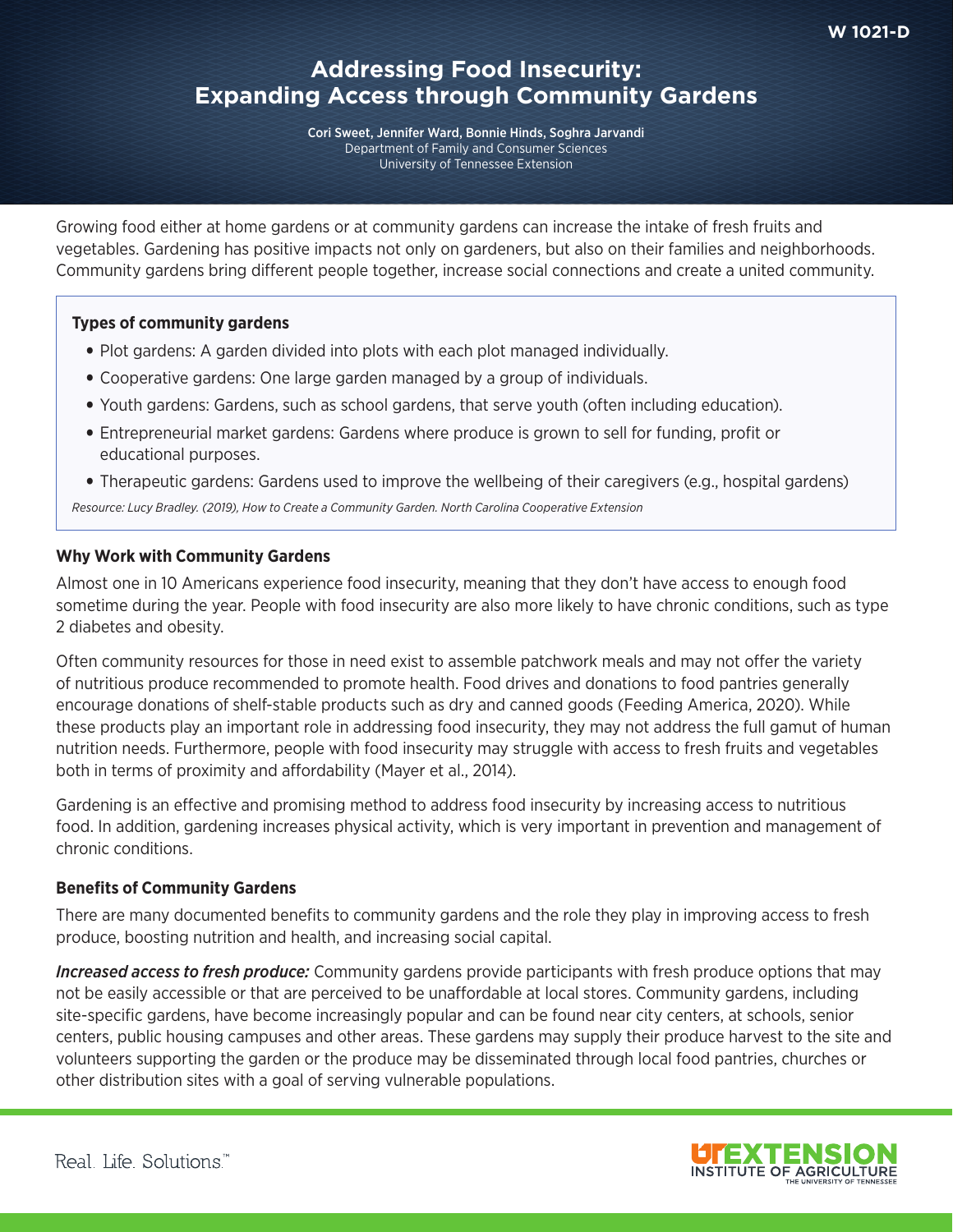*Improved nutrition and health:* Adult participation in community gardens is associated with greater consumption of fruit and vegetables in both rural and urban settings (Alaimo et al., 2008; Barnidge et al., 2013), and similar fndings are found with youth and school gardens (Parmer et al., 2009). Moreover, regular physical activity including the moderate activity associated with gardening can help prevent chronic diseases such as type 2 diabetes, heart disease and many types of cancer (CDC, 2020).

*Social Capital:* Community gardens can have an impact on social capital through relationship building, volunteerism and community outreach. Gardens can bring people together who may not normally socialize and these relationships have the potential to lead to further community organizing and empowerment (Draper & Freedman, 2010).

## **How Extension Can Help**

Cooperative Extension is particularly well placed to help organize and promote community garden work. When working with community gardens, Extension staff have the potential to contribute:

- Agricultural expertise.
- Nutrition expertise.
- Community-building deftness.
- Connection to relevant community partners (i.e., Master Gardeners).

## **The Importance of Community Partnerships**

To make sure a community garden is adopted and sustained by the community it is meant to serve, it is important to involve a variety of partners. Diferent community partners may have diferent resources to contribute, including volunteers, funding, equipment and expertise. If there is a Master Gardener program in your county, consider making them your frst call. They can help guide you through the process and suggest other partners to bring to the table. Some partners to consider include faith-based organizations, community and senior centers, community service organizations and clubs, food pantries, health departments, housing developments, neighborhood associations, parks and recreation clubs, local businesses, retirement communities and schools.

## **Getting Started**

*Assess Needs.* Any successful project will meet a real need in your community. A needs assessment is an essential step in deciding if a community garden is a viable project that will address the issue of food insecurity in your county. An effective needs assessment will:

- Identify what gardening initiatives already exist in the community.
- Define the problem(s) the garden is meant to address.
- Identify viable healthy land for the garden.
- Assess the community's readiness for a garden project.

Without conducting a needs assessment, a great project can struggle to gain foothold. A needs assessment does not need to be a formal research study but can include searching online for other gardens, talking to key community stakeholders about projects and people related to gardening in the community, and researching food insecurity statistics in your county. Specialists in the UT Extension state office can be a helpful resource for conducting a needs assessment as well.

## *Planning Considerations*

• *Start a Garden Group:* An important frst step to planning a community garden is to gather a group of at least three to five committed and interested individuals who are dedicated to the effort. No one person can manage and maintain a community garden alone. Ideally at least one person in the garden planning group is a staff member at the garden site that can incorporate community garden work into their job duties. This group will develop a vision for your garden, design the type of garden to be planted, determine the resources needed, design a budget, help coordinate gardening projects and more.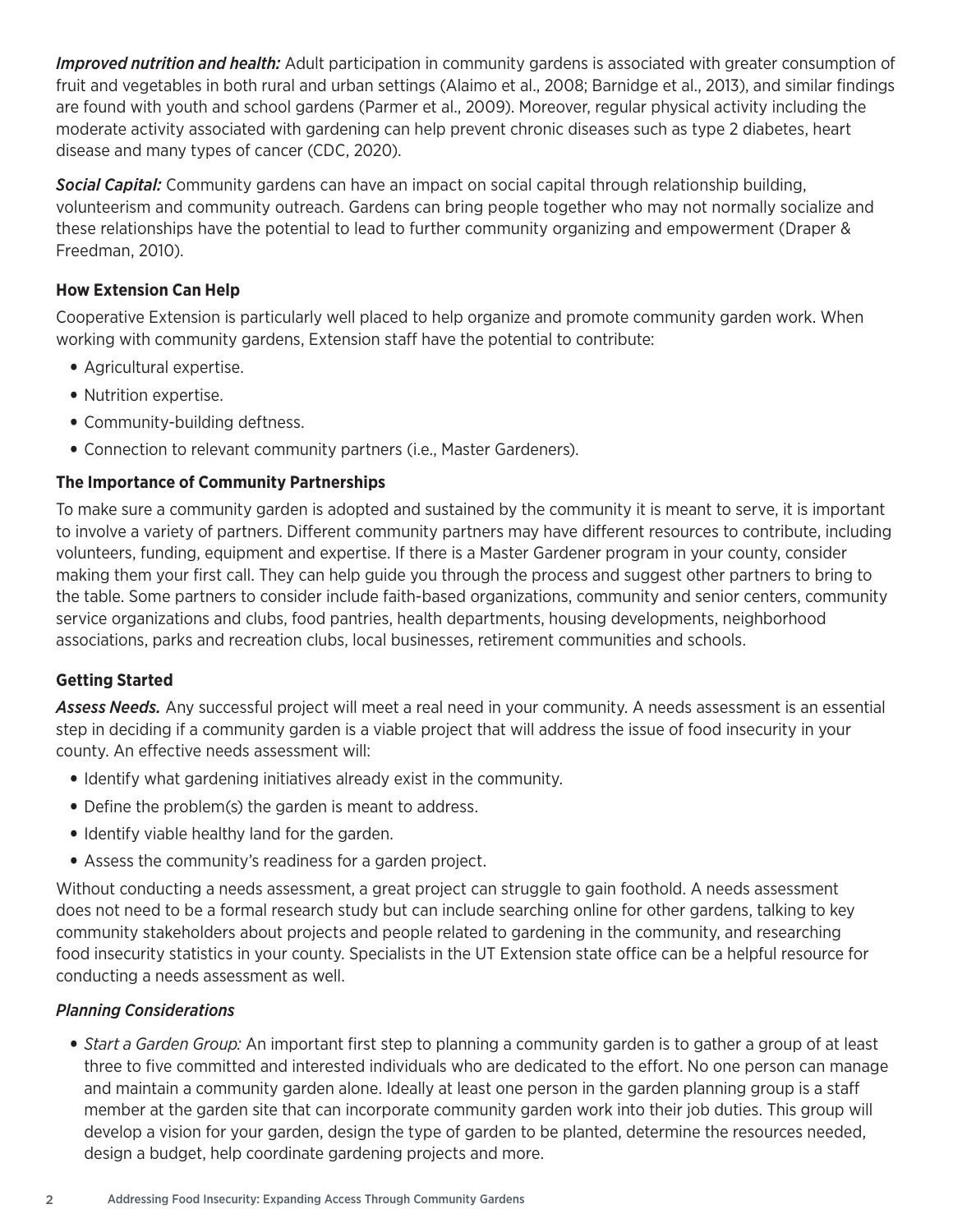- *Determine the Type of Garden and Potential Locations:* The location of the garden will depend on the type of garden that is planted. Will it be an inground garden? This will require land and soil testing. Will you use raised beds? If so, who will put the beds together and supply the materials? Once your garden group has decided the type of garden that fits the needs of the community, select an appropriate location that is near the participants the garden is intended to serve. Make sure to consider sites with a water source nearby.
- *Volunteer Coordination and Engagement:* Often, keeping volunteers engaged is the most difficult part of managing a community garden. Some tips for keeping volunteers engaged:
	- Develop a volunteer agreement and outline duties and time commitments; have volunteers sign the agreement.
	- Schedule volunteers for certain weeks/days, and send out schedule reminders regularly.
	- Schedule fun and social garden workdays for volunteers during busy months.
	- Acknowledge and regularly recognize dedicated volunteers.
- *Develop a Produce Distribution Plan:* Your produce distribution plan will be based around the goals that the garden group established. This plan should outline who the produce will be ofered to and how it will be distributed. For instance, if the garden will donate all produce to a local food pantry, the plan should name the food pantry and main contact who is responsible for delivering or picking up produce regularly and how the produce will be used by the pantry.
- *Special Considerations for School Gardens:* Youth gardens can provide opportunities for nutrition education and skills development, however, before getting started, consider the following:
	- Is the school administration supportive of a garden?
	- Is there adequate space, water access, funding and staff to support the garden?
	- How much time will students be able to commit to the garden?

School garden leadership may also want to work to coordinate planting and harvesting by semester schedules so that students have the opportunity to work in the garden from start to fnish. Teachers can also work together to develop garden learning experiences that match up with what they are teaching in the classroom (Duncan, Painter & Bumgarner, 2020).

## **Sustainability**

A community garden needs consistent care and attention to thrive; therefore, planning a garden should include considerations of how the garden will operate into the future. A location and a group of committed volunteers can ensure that, even when people move or lose interest, new volunteers will continue to support the program.

*Funding.* A key consideration in sustainability is funding. Leveraging diverse sources of funding for the community garden ensures that the loss of one source of support does not endanger the existence of the project. If the garden is located in a qualifying census tract or serves SNAP-eligible audiences, SNAP-Ed: TNCEP is a potential source for small garden tools, seeds and soil. Some community gardens have succeeded by partnering with the TNCEP or EFNEP programs. For example, participants in the nutrition education programs can work in the garden and are then able, literally, to reap what they sow. A steady stream of direct education participants provides a source of potential garden volunteers and pairs access with education in addressing food insecurity.

Other sources of funding are necessary to start and sustain the garden and can include community foundations, faith-based groups and individual donors. Many times, making community contacts will lead to potential sources of funding. Applications vary by funding type but are generally less extensive than federal grants. In this way, bringing together a group of interested individuals will not only help sustain the physical requirements of the garden project, but the financial resourcing necessary as well.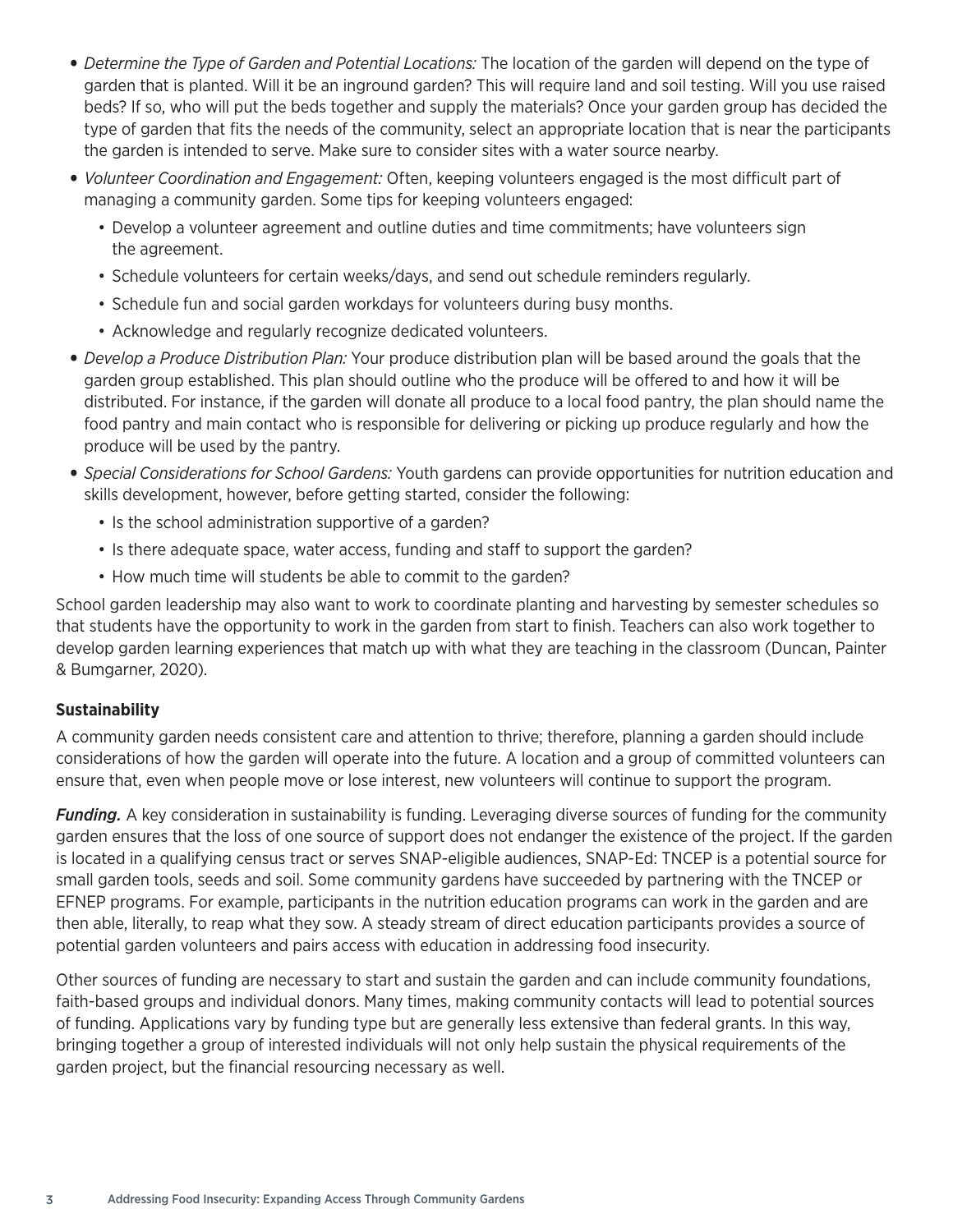## **Evaluating and Reporting**

Evaluation of the gardens can be done by a variety of outcomes at three levels: short-term, intermediate and long-term. Below are some example outcomes for each level: (Diaz et al., 2017)

- Short-term outcomes (Knowledge, attitudes, skills and aspiration):
	- Increased appreciation and knowledge for local food systems (e.g., where food comes from).
	- Increased connection to community (awareness, appreciation and respect).
	- Gardeners understand and appreciate the benefits of growing their own food.
	- Gardeners increase their ability to teach others and share what they learned.
- Intermediate outcomes (Behavior change or adoption of best practices):
	- Gardeners are able to supplement their diets with the food that they grow.
	- Increase in healthy food consumption (e.g., fruits and vegetables).
	- Garden and community members spend more time outdoors.
	- Gardeners share knowledge and experiences with each other.
	- Community gardens develop organizational management practices and policies (rules and regulations, garden workday plans, confict resolution processes, etc.).
- Long-term outcomes (Social, economic and environmental conditions):
	- Gardens serve as places for inclusive interactions and engagement (diversity of generations, ethnicity, races, etc.).
	- Increased accessibility to healthy, fresh foods.
	- Gardens improve mental health among their participants.
	- Gardens are sustained over multiple seasons.
	- Gardens provide educational opportunities to lifelong learners.

## **Gibson County Community Garden Connects Partners to Address Food Insecurity**

While teaching TNCEP (Tennessee Nutrition and Consumer Education Program) nutrition classes to limitedresource families, LaQuita Clark, UT Extension Gibson County program assistant, noticed many of her participants needed not just improved access to healthy foods but access to healthy, fresh produce. In response, she worked with UT Extension agent Barbara Berry to start a small food pantry and community garden to help supplement the meals of her class participants. LaQuita's frst call was her county Master Gardener who helped her and her garden group start the planning process.

Right from the beginning LaQuita and Barbara were aware that they would need plenty of community partners, resources and volunteers to make this garden a success. They recruited from local churches, community programs, businesses, city groups and TNCEP classes. To keep everyone engaged, they created a calendar to schedule volunteers and sent reminders. They also made sure to recognize and acknowledge their partners every step along the way.

TNCEP class participants report working in the garden and using the fresh produce the garden provides in their cooking at home. Participants are grateful for the garden as it provides them with a way to connect the lessons they learn in class to their daily living and offers them access to free, fresh produce that they may not otherwise have.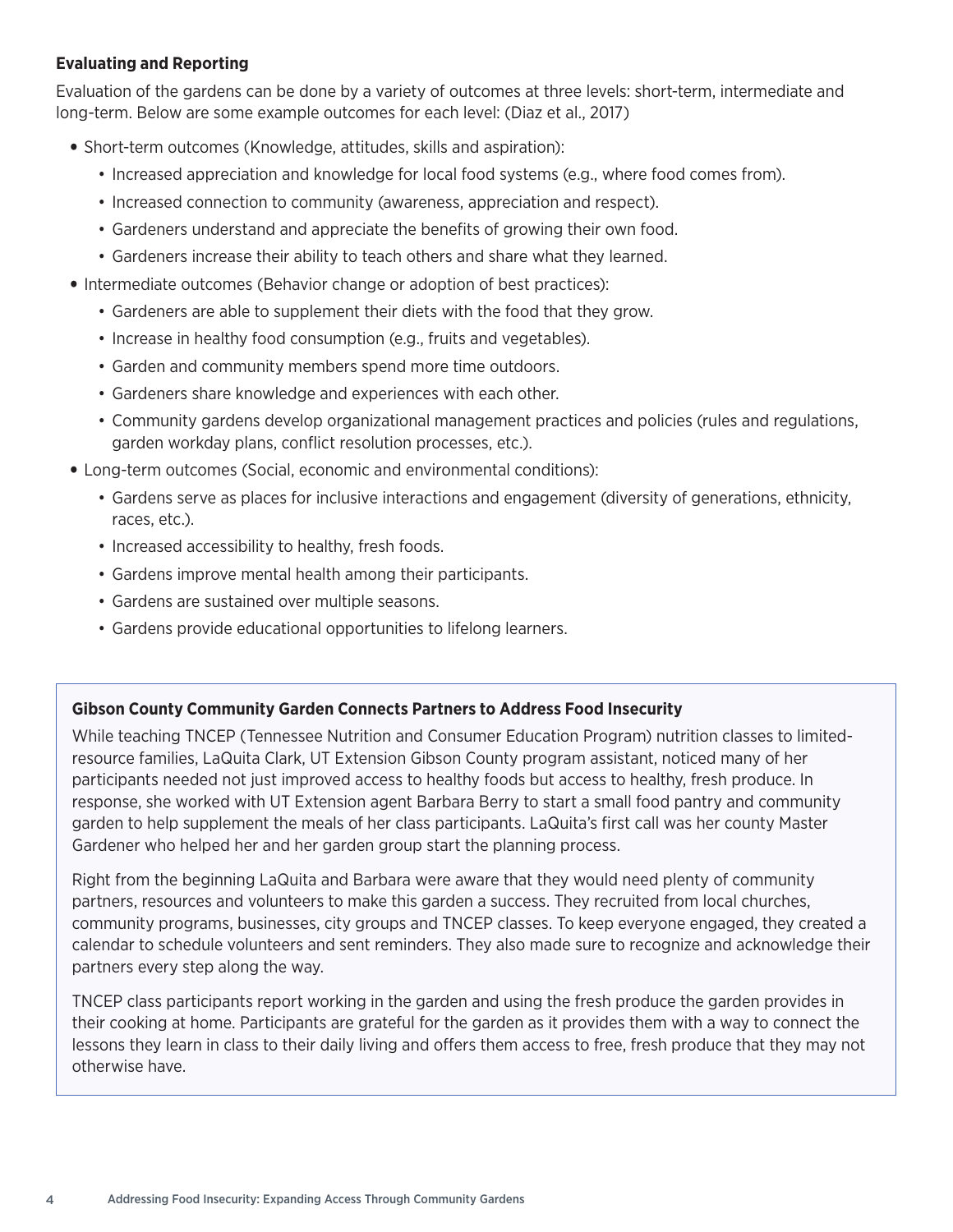#### **References**

Alaimo, K., Packnett, E., Miles, R. A., & Kruger, D. J. (2008). Fruit and vegetable intake among urban community gardeners. *Journal of Nutrition Education and Behavior, 40(2),* 94-101.

Barnidge, E. K., Hipp, P. R., Estlund, A., Duggan, K., Barnhart, K.J., Brownson, R. C., (2013). Association between community garden participation and fruit and vegetable consumption in rural Missouri. *International journal of behavioral nutrition and physical activity, 10(128).* https://doi.org/10.1186/1479-5868-10-128

Centers for Disease Control and Prevention (CDC). (2020). Physical activity prevents chronic disease. Available at: https://www.cdc.gov/chronicdisease/resources/infographic/physical-activity.htm

Diaz, J., Webb, S., Warner, L., & Monoghan, P. (2017). Impact Indicators for Community Garden Programs: Using Delphi Methods to Inform Program Development and Evaluation, *HortTechnology, 27(6),* 852-859. Retrieved Mar 31, 2021, from https://journals.ashs.org/horttech/view/journals/horttech/27/6/article-p852.xml

Draper, C., Freedman, D., (2010). Review and analysis of the benefts, purposes, and motivations associated with community gardening in the United States. *Journal of Community Practice, 18(4),* 458-492.

Duncan, A., Painter, R., Bumgarner, N., (2020). Gardening guide for Tennessee's teachers. Extension publication W877. https://extension.tennessee.edu/publications/Documents/W877.pdf

Bradley, L. (2019). How to Create a Community Garden. NC Cooperative Extension. Available at https://content.ces. ncsu.edu/show\_ep3\_pdf/1617153635/21494/

Malberg Dyg, P., Christensen, S., & Peterson, C. J. (2020). Community gardens and wellbeing amongst vulnerable populations: A thematic review. *Health Promotion International, 35(4),* 790-803.

Mayer, V.L., Hillier, A., Bachhuber, M.A., Long, J.A., (2014). Food insecurity, neighborhood food access, and food assistance in Philadelphia. *Journal of Urban Health, 91(6),* 1087-97.

Morello, P. (2020, January,14). What to donate to a food bank and what to avoid. Hunger Blog- Feeding America https://www.feedingamerica.org/hunger-blog/what-donate-food-bank-and-what-avoid

Parmer, S. M., Salisbury-Glennon, J., Shannon, D., Struempler, B., (2009). School gardens: An experiential learning approach for a nutrition education program to increase fruit and vegetable knowledge, preference, and consumption among second-grade students. *Journal of Nutrition Education and Behavior, 41(3),* 212-7.

Teener, L. I. (2016). "The Community Garden: Addressing Food Security & Much More!," Center for Engagement and Community Development. https://newprairiepress.org/cecd/engagement/2016/9